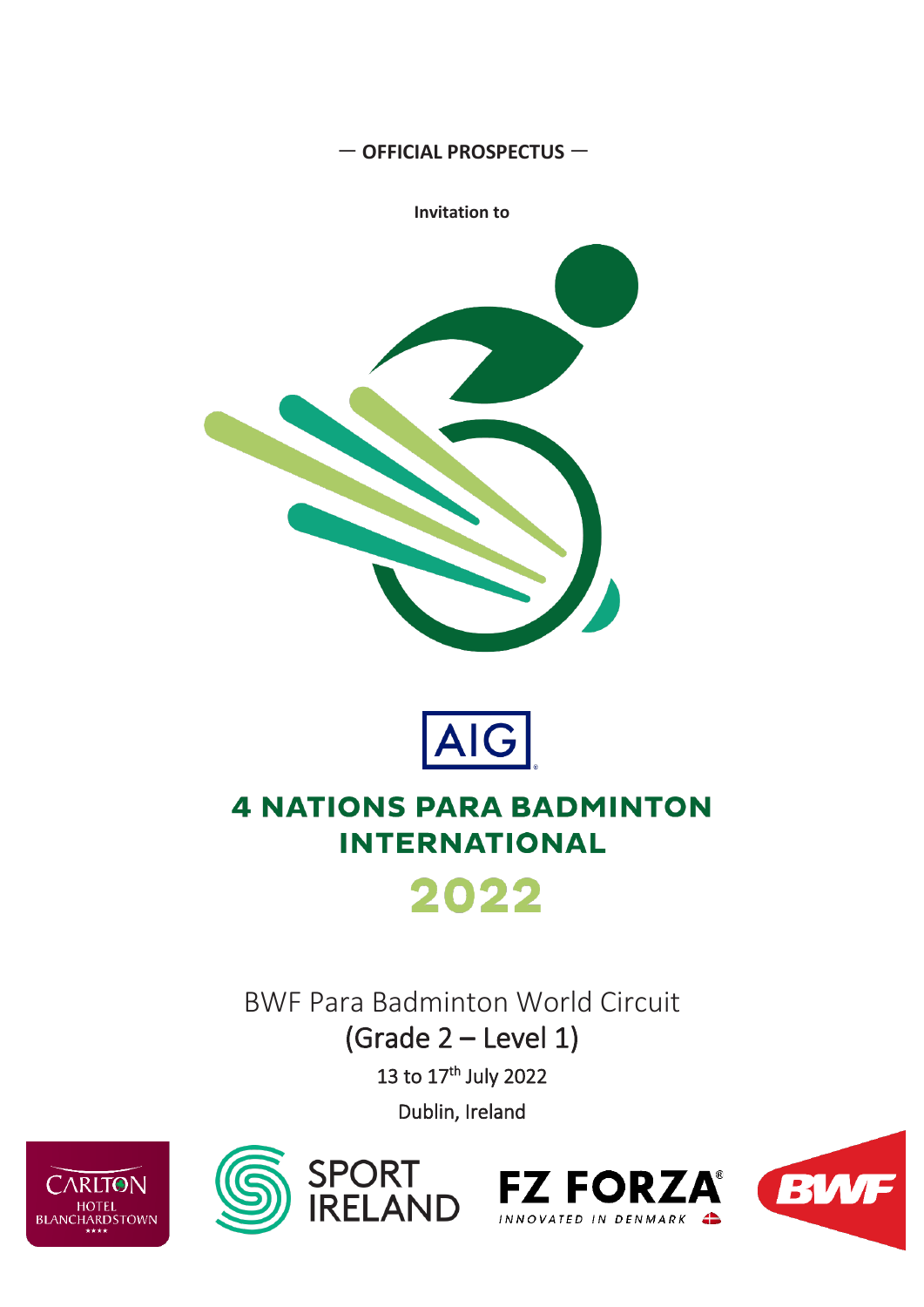#### **1. General Details**

| <b>Organiser</b>                   | <b>Badminton Ireland</b><br>Irish Sport Headquarters<br>Sport Ireland Campus<br>D15 DY62<br>Ireland<br>E: cdoherty@badmintonireland.com<br>W: www.badmintonireland.com<br>Event website: https://www.badmintonireland.com/page/play-<br>badminton/competitions/international-events/4-nations-para-badminton-international      |
|------------------------------------|---------------------------------------------------------------------------------------------------------------------------------------------------------------------------------------------------------------------------------------------------------------------------------------------------------------------------------|
| <b>Sanction</b>                    | <b>Badminton World Federation</b>                                                                                                                                                                                                                                                                                               |
| <b>Competition Dates</b>           | Wednesday 13 <sup>th</sup> - Sunday 17 <sup>th</sup> July                                                                                                                                                                                                                                                                       |
| <b>Competition</b><br><b>Venue</b> | National Indoor Arena<br><b>Sport Ireland Campus</b><br>Dublin 15<br><b>Google Maps Link</b>                                                                                                                                                                                                                                    |
| <b>Media Links</b>                 | @badmintonireland<br>@badmintonirelandtv<br>@badmintonireland<br>IO.<br>@irishbadminton                                                                                                                                                                                                                                         |
| <b>Referee Team</b>                | Referee: Barbara Fryer (SUI)<br>E/ Email: barbara.fryer@gmx.ch<br><b>Deputy Referees: Teodulfo Villaflor (PHI)</b><br>Email: teodyvillaflor@gmail.com<br><b>Local Deputy Referee: Aengus Sheerin (IRL)</b><br>Email: sheerin.aengus@itsligo.ie<br><b>Technical Delegate: Guenter Kluetzke (GER)</b><br>Email: g.kluetzke@gmx.de |
| <b>Useful Contacts</b>             | Conor Doherty, Tournament Director<br>E: cdoherty@badmintonireland.com<br>+353 87 3402349<br>Greg Farrell, Event Logistics Manager<br>E: gfarrell@badmintonireland.com<br>Transport<br>E: gfarrell@badmintonireland.com                                                                                                         |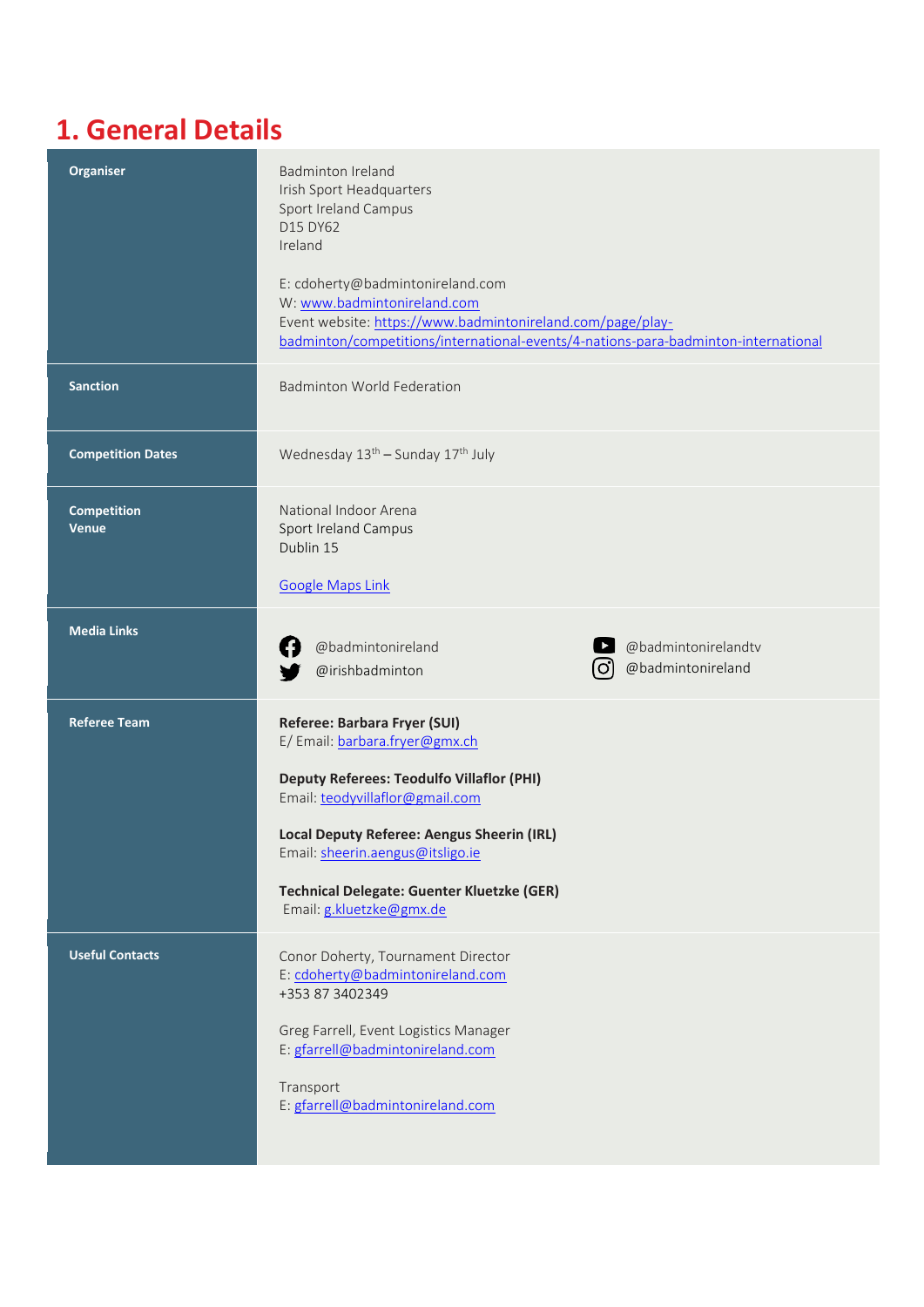|                                                                                    | Visas<br>E: cdoherty@badmintonireland.com                                                                                                                                                                                                                                                                                                                                                                                                         |
|------------------------------------------------------------------------------------|---------------------------------------------------------------------------------------------------------------------------------------------------------------------------------------------------------------------------------------------------------------------------------------------------------------------------------------------------------------------------------------------------------------------------------------------------|
|                                                                                    | Accommodation<br>E: cdoherty@badmintonireland.com                                                                                                                                                                                                                                                                                                                                                                                                 |
|                                                                                    | Accreditation<br>E: cdoherty@badmintonireland.com                                                                                                                                                                                                                                                                                                                                                                                                 |
| <b>Insurance</b><br>coverage                                                       | Players and all members of the national delegation shall hold valid insurance for damages of<br>any nature caused to third parties. Such insurance shall cover bodily injury, including medical<br>and hospitalisation expenses incurred in the host country, as well as all expenses and costs<br>associated to repatriating the injured party to its country of residence.                                                                      |
| <b>Indemnity</b>                                                                   | To the extent permitted by applicable law, all players and members of the national<br>delegation shall release the BWF, the Tournament Organiser, and their respective officers,<br>officials, employees, agents and representatives, from any and all liability, damage, loss, cost<br>or expense that such players and members of the national delegation may incur as a result<br>or in connection with their participation to the Tournament. |
| <b>Participant Agreement for</b><br><b>Use of Photographs and</b><br><b>Videos</b> | Players and all members of the national delegation shall agree to give the BWF and the<br>Tournament Organiser full television and motion picture rights, including permission to film<br>players and members of the national delegation during all matches and activities around the<br>Tournament, for any commercial, news or other purpose together with the right to transfer<br>such right, including without compensation.                 |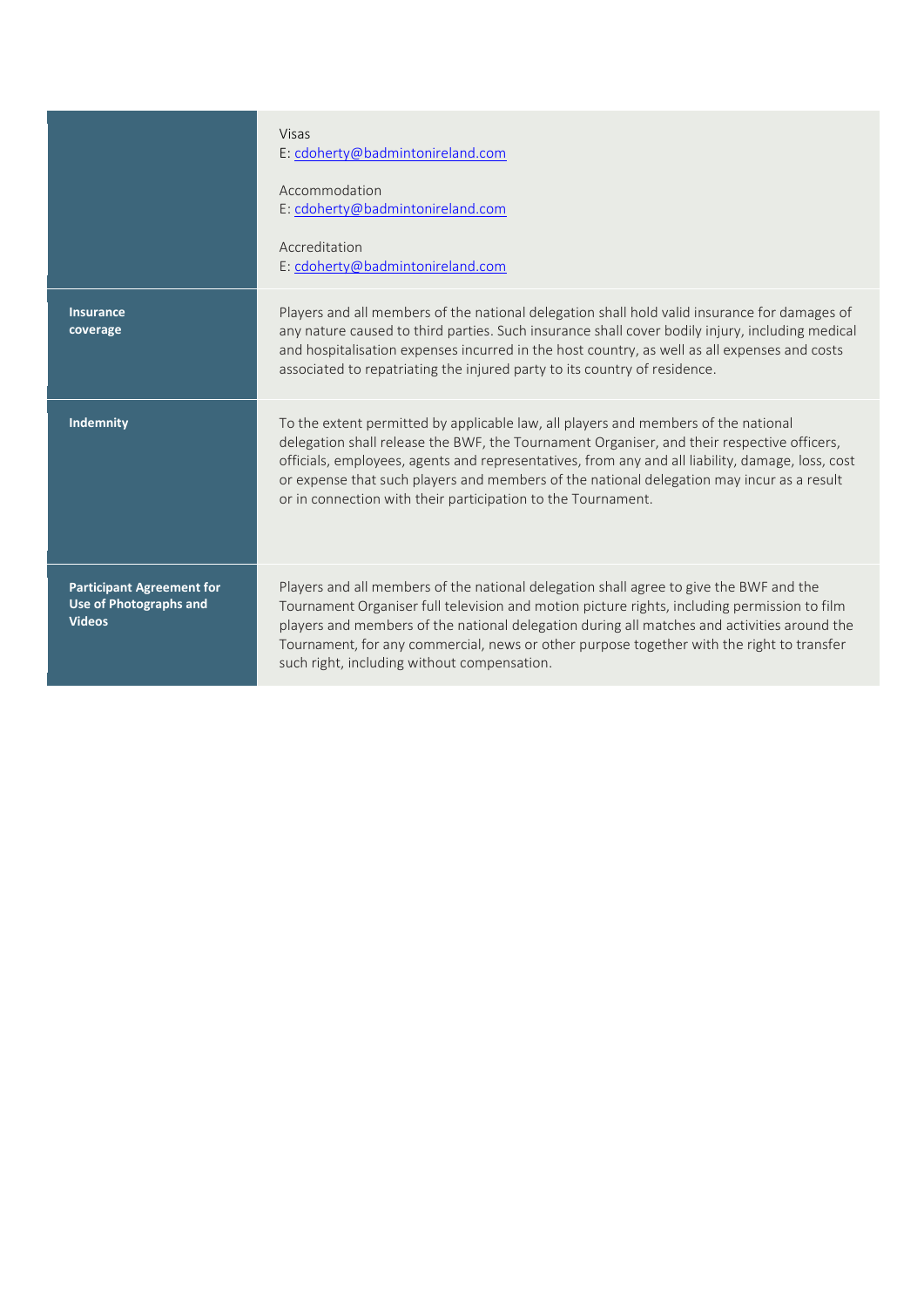# **2. Entry Details**

| <b>Entry Fees</b>                                                                                                                                                                                                                            | Player: €120<br>Team Officials/Accompanying person: €60                                                                                                                                                                                                                                                                                  |                         |                           |                      |                                                                                                                                                                                                 |                                                                                                        |
|----------------------------------------------------------------------------------------------------------------------------------------------------------------------------------------------------------------------------------------------|------------------------------------------------------------------------------------------------------------------------------------------------------------------------------------------------------------------------------------------------------------------------------------------------------------------------------------------|-------------------------|---------------------------|----------------------|-------------------------------------------------------------------------------------------------------------------------------------------------------------------------------------------------|--------------------------------------------------------------------------------------------------------|
|                                                                                                                                                                                                                                              | Payment of entry fee is required before an athlete or team officials/accompanying person can<br>participate in the tournament or use the services provided by the host.                                                                                                                                                                  |                         |                           |                      |                                                                                                                                                                                                 |                                                                                                        |
|                                                                                                                                                                                                                                              | Please request for an invoice and banking details from the organisers before making payment. Please<br>contact Conor Doherty through cdoherty@badmintonireland.com. Invoices for entry fees will be<br>addressed to member association that processed the entry. Individual player invoices for entry fees<br>will not be processed.     |                         |                           |                      |                                                                                                                                                                                                 |                                                                                                        |
| <b>Regulations</b><br>(Conditions of<br>Play)                                                                                                                                                                                                | Regulations (PBGCR) and BWF Para Badminton World Circuit Regulations. In the event of any dispute,<br>the decision of the Tournament Referee will be final.<br>in the BWF PBGCR. This includes restrictions of certain colours for shirts, shorts, and skirts to avoid<br>issues with virtual advertising on TV courts, as per GCR 21.7. |                         |                           |                      | This tournament will be run in accordance with, but not limited to, the Badminton World Federation<br>(BWF) Statutes, General Competition Regulations (GCR), Para Badminton General Competition | This tournament will strictly enforce the Clothing, Equipment, and Advertising Regulations as outlined |
| <b>Scoring System</b>                                                                                                                                                                                                                        |                                                                                                                                                                                                                                                                                                                                          |                         |                           |                      | Best of three games to 21 points, as per the Laws of Badminton (BWF Statute 4.1)                                                                                                                |                                                                                                        |
| <b>Key Dates</b>                                                                                                                                                                                                                             | <b>Entry Deadline</b>                                                                                                                                                                                                                                                                                                                    |                         |                           |                      | Tuesday 17 May 2022 (11:59 PM Kuala Lumpur time)                                                                                                                                                |                                                                                                        |
|                                                                                                                                                                                                                                              | <b>World Ranking Date for M&amp;Q Report</b>                                                                                                                                                                                                                                                                                             |                         |                           | Tuesday 17 May 2022  |                                                                                                                                                                                                 |                                                                                                        |
|                                                                                                                                                                                                                                              | <b>Publication Date for 1st M&amp;Q Report</b>                                                                                                                                                                                                                                                                                           |                         |                           | Friday 20 May 2022   |                                                                                                                                                                                                 |                                                                                                        |
|                                                                                                                                                                                                                                              | <b>World Ranking Date of Seeding Report</b>                                                                                                                                                                                                                                                                                              |                         |                           | Tuesday 17 May 2022  |                                                                                                                                                                                                 |                                                                                                        |
|                                                                                                                                                                                                                                              | <b>Publication Date for Seeding Report</b>                                                                                                                                                                                                                                                                                               |                         |                           | Friday 24 June 2022  |                                                                                                                                                                                                 |                                                                                                        |
|                                                                                                                                                                                                                                              | Last Date to Withdraw without Penalty                                                                                                                                                                                                                                                                                                    |                         |                           | Tuesday 17 May 2022  |                                                                                                                                                                                                 |                                                                                                        |
|                                                                                                                                                                                                                                              | <b>Draw Date</b>                                                                                                                                                                                                                                                                                                                         |                         |                           | Tuesday 28 June 2022 |                                                                                                                                                                                                 |                                                                                                        |
| Draw sizes for Grade 2 Level 1 events follow the numbers stated below. Entry into the<br>Draws<br>tournament are determined by the current world rankings. Players of any ranking may<br>however register and be listed in the reserve list. |                                                                                                                                                                                                                                                                                                                                          |                         |                           |                      |                                                                                                                                                                                                 |                                                                                                        |
|                                                                                                                                                                                                                                              | Event                                                                                                                                                                                                                                                                                                                                    | Men's<br><b>Singles</b> | Women's<br><b>Singles</b> | <b>Men's Doubles</b> | <b>Women's Doubles</b>                                                                                                                                                                          | <b>Mixed Doubles</b>                                                                                   |
|                                                                                                                                                                                                                                              | WH 1                                                                                                                                                                                                                                                                                                                                     | 12                      | 12                        | 12                   |                                                                                                                                                                                                 |                                                                                                        |
|                                                                                                                                                                                                                                              | WH <sub>2</sub>                                                                                                                                                                                                                                                                                                                          | 12                      | 12                        |                      | 12                                                                                                                                                                                              | 12                                                                                                     |
|                                                                                                                                                                                                                                              | SL <sub>3</sub>                                                                                                                                                                                                                                                                                                                          | 12                      | 8                         |                      |                                                                                                                                                                                                 |                                                                                                        |
|                                                                                                                                                                                                                                              | SL <sub>4</sub>                                                                                                                                                                                                                                                                                                                          | 12                      | 8                         | 12                   | 12                                                                                                                                                                                              | 12                                                                                                     |
|                                                                                                                                                                                                                                              | SU <sub>5</sub>                                                                                                                                                                                                                                                                                                                          | 12                      | 8                         | 12                   |                                                                                                                                                                                                 |                                                                                                        |
|                                                                                                                                                                                                                                              | SH <sub>6</sub>                                                                                                                                                                                                                                                                                                                          | 12                      | 8                         | $\,8\,$              | $\,8\,$                                                                                                                                                                                         | $\,8\,$                                                                                                |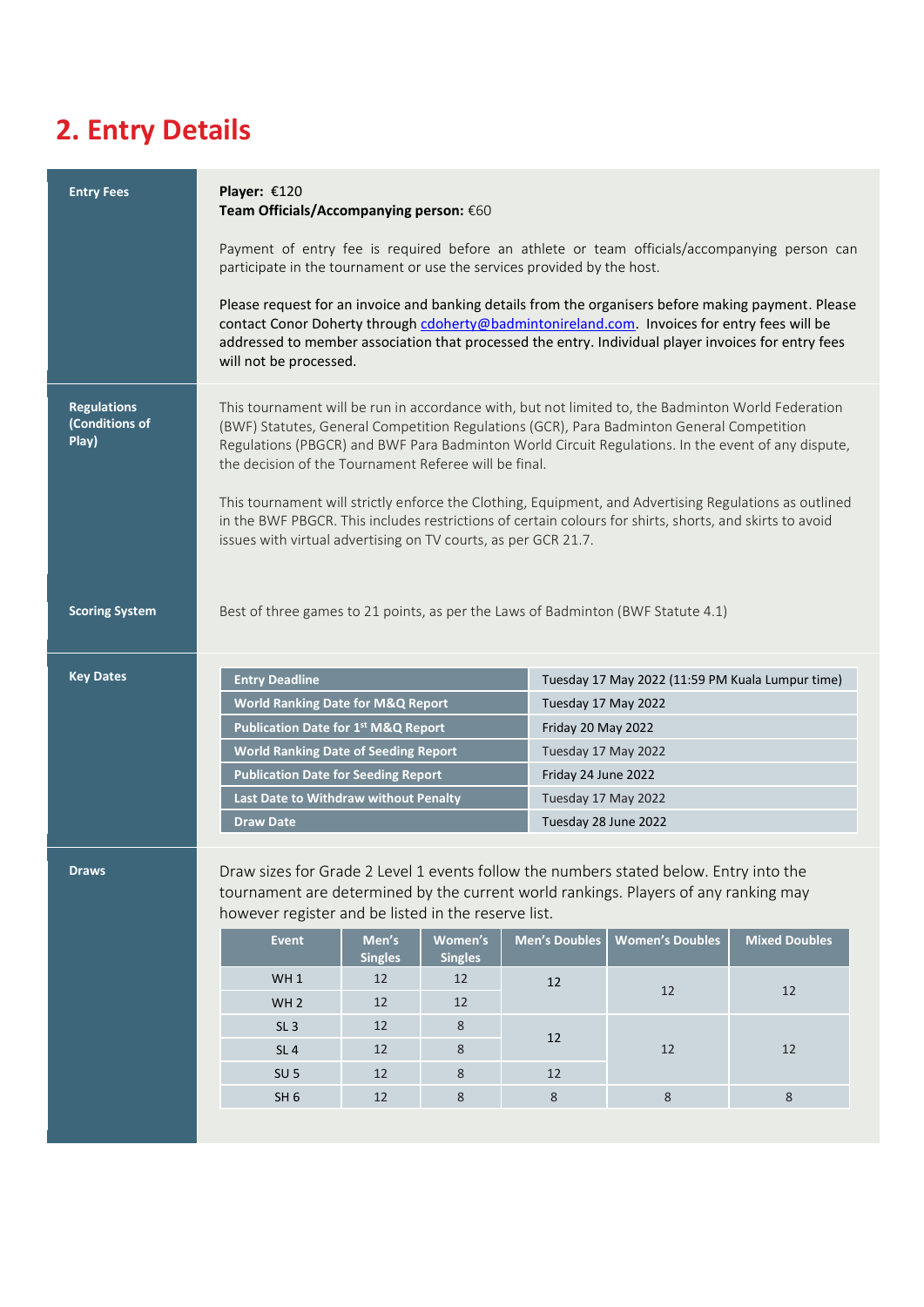| Online Entry -<br><b>International</b><br><b>Entries</b> | Entries for this tournament must be done by the Member Association using the BWF Online<br>Group Entry system, using the following link:<br>https://bwfpara.tournamentsoftware.com/tournament/0BC01571-B6EC-4AA5-B6C5-5C07770DE801                                                                                                                                          |
|----------------------------------------------------------|-----------------------------------------------------------------------------------------------------------------------------------------------------------------------------------------------------------------------------------------------------------------------------------------------------------------------------------------------------------------------------|
|                                                          | If the Member Association requires a username and password to access the system, please<br>contact the BWF at the following email address:                                                                                                                                                                                                                                  |
|                                                          | s.ramachandran@bwfbadminton.org or hj.yee@bwfbadminton.org                                                                                                                                                                                                                                                                                                                  |
|                                                          | The entry deadline is Tuesday, 17 May 2022 at 23:59, BWF Headquarters time (+08:00 hrs<br>GMT). Late entries will not be accepted.                                                                                                                                                                                                                                          |
|                                                          | After the entry deadline, the BWF Online Group Entry System will send notification to all<br>participating Member Associations confirming receipt of final entries.                                                                                                                                                                                                         |
|                                                          | Receipt of this notification is the conclusive evidence of receipt of entries before the deadline.                                                                                                                                                                                                                                                                          |
|                                                          | Member Associations should contact BWF immediately if such notice is not received by<br>Wednesday, 18 May at 12:00 hrs BWF Headquarters time.                                                                                                                                                                                                                               |
|                                                          | If no objection is received by BWF by Friday 19 May at 23:59 hrs BWF Headquarters<br>time, the entries shall be deemed to be correct. No complaints/objections will be entertained<br>after this point.                                                                                                                                                                     |
|                                                          |                                                                                                                                                                                                                                                                                                                                                                             |
| <b>Classification</b>                                    | There is no classification at this tournament.<br>ONLY players with Sport Class Status 'Confirm' (C) and with 'Fixed Review Date' (FRD) that is after the<br>end of the tournament can participate in this tournament. Players will only be considered eligible to<br>be listed on the M&Q list when they have the appropriate classification status on the entry deadline. |
| <b>Withdrawals</b>                                       | The management of withdrawals will be run in accordance with BWF PBGCR 13 and 14                                                                                                                                                                                                                                                                                            |
|                                                          | Member Associations can withdraw their entries through the BWF Online Group Entry system until<br>the last date of withdrawal without penalty (see Key Dates Section).                                                                                                                                                                                                      |
|                                                          | Withdrawals made after this date will incur a penalty in accordance with the BWF Table of Offences<br>and Penalties (BWF Statute 2.6).                                                                                                                                                                                                                                      |
|                                                          | Please ensure that the Tournament Referee and Host Organiser are notified immediately in writing,<br>clearly stating the reason for the withdrawal.                                                                                                                                                                                                                         |
|                                                          | If a Member Association needs to withdraw any entries once players have arrived in the host city,<br>notification of withdrawal must be made by the Team Manager in person to the Tournament Referee,<br>or Deputy Referee(s), and must also be confirmed in writing to:                                                                                                    |
|                                                          | Referee: Barbara Fryer (SUI); Email: barbara.fryer@gmx.ch<br>Technical Delegate: Guenter Kluetzke: Email: g.kluetzke@gmx.de                                                                                                                                                                                                                                                 |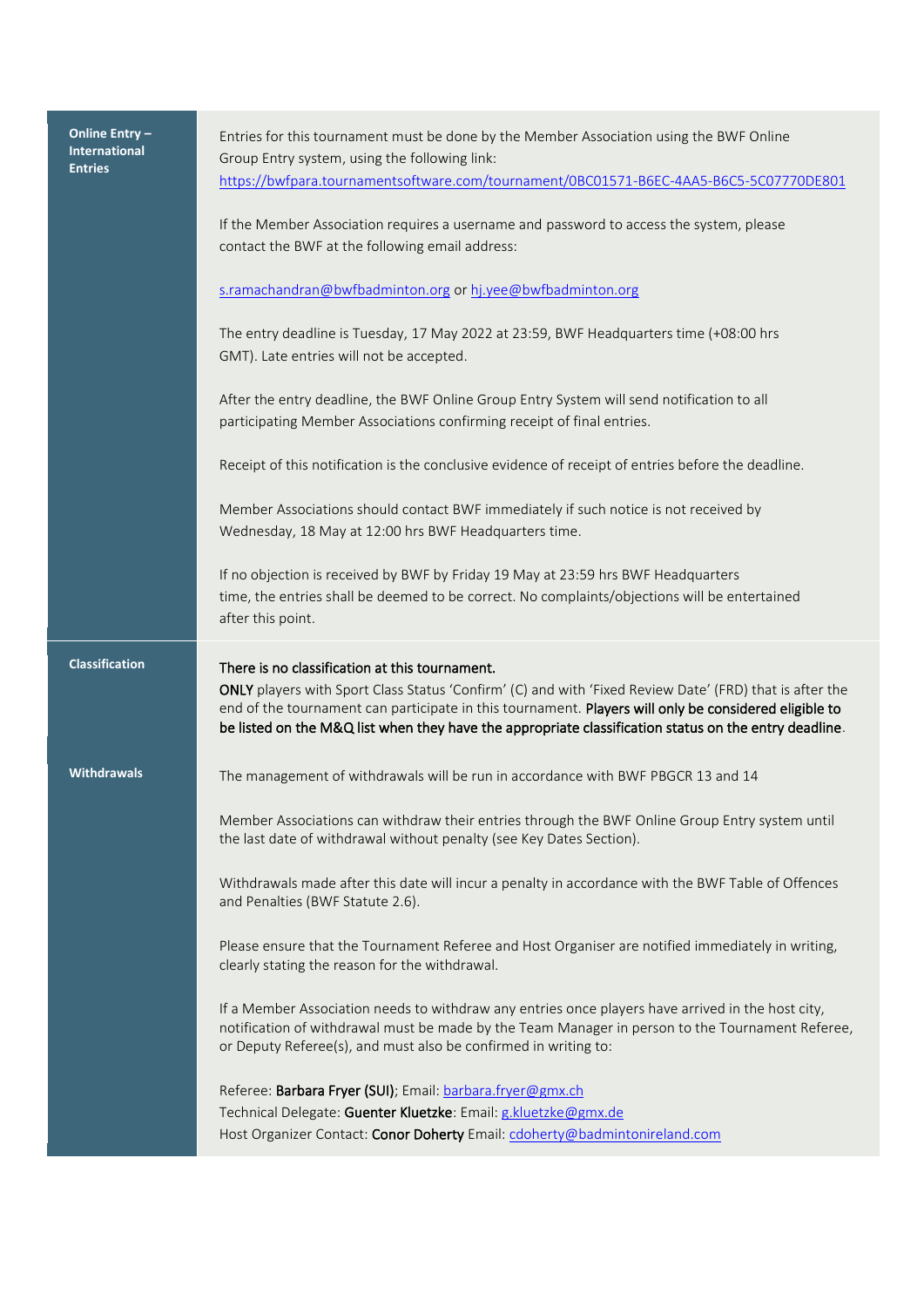# **3. Tournament Details**

| <b>Competition Schedule</b>  | Day                                                                                                                                                                                                                                                                                                                                                   | <b>Event</b>                                                                                       | <b>Round</b> | <b>Courts</b> | <b>Doors</b><br>Open | <b>Start</b> | <b>End</b> |  |
|------------------------------|-------------------------------------------------------------------------------------------------------------------------------------------------------------------------------------------------------------------------------------------------------------------------------------------------------------------------------------------------------|----------------------------------------------------------------------------------------------------|--------------|---------------|----------------------|--------------|------------|--|
|                              | Wednesday<br>13th July                                                                                                                                                                                                                                                                                                                                | MS/WS/MD/WD/XD                                                                                     | <b>GR</b>    | 5             | 08:00                | 09:00        | 21:00      |  |
|                              | Thursday<br>14th July                                                                                                                                                                                                                                                                                                                                 | MS/WS/MD/WD/XD                                                                                     | <b>GR</b>    | 5             | 08:00                | 09:00        | 21:00      |  |
|                              | Friday<br>15 <sup>th</sup> July                                                                                                                                                                                                                                                                                                                       | MS/WS/MD/WD/XD                                                                                     | GR/QF        | 5             | 08:00                | 09:00        | 20:00      |  |
|                              | Saturday<br>16 <sup>th</sup> July                                                                                                                                                                                                                                                                                                                     | MS/WS/MD/WD/XD                                                                                     | <b>SF</b>    | 5             | 08:00                | 09:00        | 19:00      |  |
|                              | Sunday<br>17th July                                                                                                                                                                                                                                                                                                                                   | MS/WS/MD/WD/XD                                                                                     | F            | 4             | 11:00                | 12:00        | 19:00      |  |
|                              | end times are approximate.                                                                                                                                                                                                                                                                                                                            | Times and order of play may be changed at the discretion of the Tournament Referee and BWF and all |              |               |                      |              |            |  |
|                              | On Sunday 17 <sup>th</sup> July, there will be TV coverage of some finals matches. TV coverage of these<br>matches will take place on Court 1 between 15:30-18:30. Other finals matches not on TV may<br>begin slightly earlier. Players are strongly advised to schedule their return flights accordingly and<br>must attend the prize presentation. |                                                                                                    |              |               |                      |              |            |  |
| <b>Official Shuttle</b>      | FZ Forza VIP Shuttles 77/78                                                                                                                                                                                                                                                                                                                           |                                                                                                    |              |               |                      |              |            |  |
| <b>Number of courts</b>      | 5 (2 WHEELCHAIR, 3 STANDING)                                                                                                                                                                                                                                                                                                                          |                                                                                                    |              |               |                      |              |            |  |
| <b>Wheelchair floor type</b> | <b>WOODEN</b>                                                                                                                                                                                                                                                                                                                                         |                                                                                                    |              |               |                      |              |            |  |
| <b>Practice Facilities</b>   | Practice Facility Information: Tuesday 12th July 2022                                                                                                                                                                                                                                                                                                 |                                                                                                    |              |               |                      |              |            |  |
|                              | <b>• Location: National Indoor Arena</b><br>• Number of Courts: 5<br>· Schedule: 12:00-20:00<br>. Booking/Reservation information: Bookings for practice courts made through<br>member association. Individual bookings may not be accepted. Email<br>cdoherty@badmintonireland.com<br>Practice session slots will be determined by the BWF.          |                                                                                                    |              |               |                      |              |            |  |
| <b>Player Facilities</b>     | Player Lounge Information:                                                                                                                                                                                                                                                                                                                            |                                                                                                    |              |               |                      |              |            |  |
|                              | • Location: National Indoor Arena<br>· Schedule: Available Wednesday - Saturday<br>• Facilities Description: Live Score/stream, seats, physio bed                                                                                                                                                                                                     |                                                                                                    |              |               |                      |              |            |  |
|                              | <b>Stringing Services:</b>                                                                                                                                                                                                                                                                                                                            |                                                                                                    |              |               |                      |              |            |  |
|                              | • Location: National Indoor Arena<br>• Schedule: Stringer will be on site daily. Bookings made in Competition Office                                                                                                                                                                                                                                  |                                                                                                    |              |               |                      |              |            |  |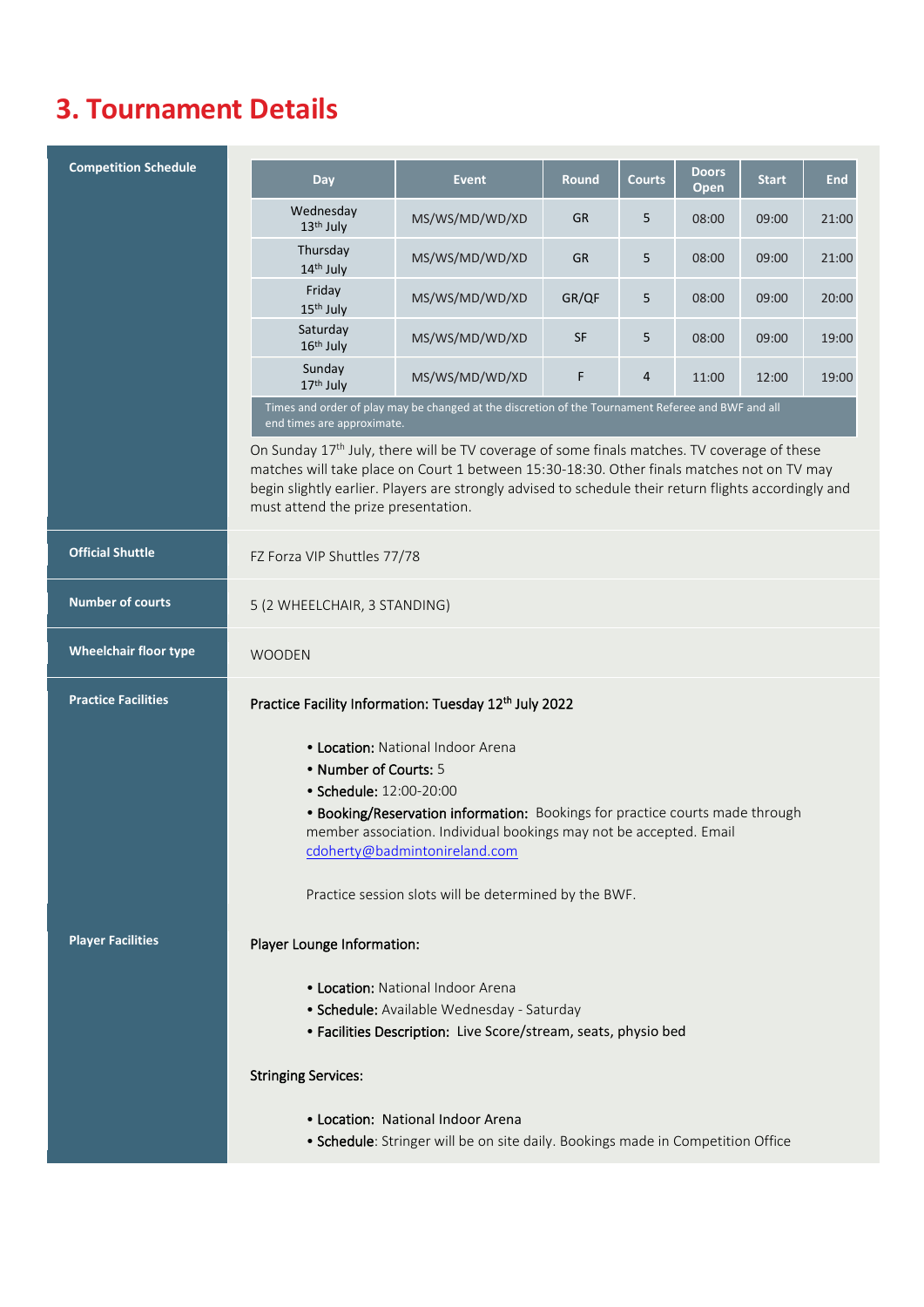|                                         | • Cost: €15. €10 for own string                                                                                                                                                                                                                                                                                                                                                                                                                                                                                                                                                                                                                         |  |  |  |  |  |
|-----------------------------------------|---------------------------------------------------------------------------------------------------------------------------------------------------------------------------------------------------------------------------------------------------------------------------------------------------------------------------------------------------------------------------------------------------------------------------------------------------------------------------------------------------------------------------------------------------------------------------------------------------------------------------------------------------------|--|--|--|--|--|
|                                         | Wheelchair & Prosthetic Repair Services:                                                                                                                                                                                                                                                                                                                                                                                                                                                                                                                                                                                                                |  |  |  |  |  |
|                                         | • Location/ Company: TBC<br>• Schedule: On Call - Wheelchair pump and tools available in Competition Office<br>• Cost: : No cost for tools or pump. Repairs will be subject to charges of third party                                                                                                                                                                                                                                                                                                                                                                                                                                                   |  |  |  |  |  |
| <b>Team Managers'</b><br><b>Meeting</b> | The Team Managers' Meeting will be held at the following:<br>Date: Tuesday 12 <sup>th</sup> July<br>Time: 18:00 hrs<br>Location: Carlton Hotel Blanchardstown<br>It is mandatory for all participating Member Associations (represented by designated Team<br>Manager) to attend the Team Managers' Meeting. Member Associations will be penalised for<br>failing to attend, in accordance with the BWF Table of Offences and Penalties (Para Badminton)<br>(BWF Statute 2.6).<br>Member Associations are allowed to request representation by another Member Association,<br>provided that the Tournament Referee is notified in advance and approves. |  |  |  |  |  |
|                                         |                                                                                                                                                                                                                                                                                                                                                                                                                                                                                                                                                                                                                                                         |  |  |  |  |  |
| <b>Umpire Briefing</b>                  | The Umpire Briefing will be held at the following:<br>• Date: Tuesday 12 July<br>• Time: 20:00 hrs<br>• Location: Carlton Hotel Blanchardstown                                                                                                                                                                                                                                                                                                                                                                                                                                                                                                          |  |  |  |  |  |
| <b>Presentation</b>                     |                                                                                                                                                                                                                                                                                                                                                                                                                                                                                                                                                                                                                                                         |  |  |  |  |  |
| <b>Ceremonies</b>                       | All prize ceremonies will take place on Sunday, 17 July 2022, immediately after the conclusion of<br>final matches. Medals/trophies/other will be presented to all champions, finalists, and semi<br>finalists<br>In accordance with Player Commitment Regulations (BWF Statue 5.3.6), all players participating<br>in the finals of a tournament must attend the final ceremonies directly after the match or must<br>follow the instructions given by the organisers regarding ceremony protocol.<br>No equipment, including rackets and flags, are allowed to be brought onto the podium.                                                            |  |  |  |  |  |
|                                         | Clothing worn during the ceremony must be in accordance with the BWF GCR. Wheelchair<br>players are required to attend the ceremony in their wheelchairs.                                                                                                                                                                                                                                                                                                                                                                                                                                                                                               |  |  |  |  |  |
| <b>Accreditation</b>                    | Access to Tournament venues and other services is provided through personalised and<br>photographic accreditation.<br><b>Number of Member</b><br><b>Number of Team Officials</b><br><b>Accreditations</b><br><b>Association Players</b>                                                                                                                                                                                                                                                                                                                                                                                                                 |  |  |  |  |  |
|                                         | Three or less<br>$\mathbf{1}$                                                                                                                                                                                                                                                                                                                                                                                                                                                                                                                                                                                                                           |  |  |  |  |  |
|                                         | Four to Seven<br>3                                                                                                                                                                                                                                                                                                                                                                                                                                                                                                                                                                                                                                      |  |  |  |  |  |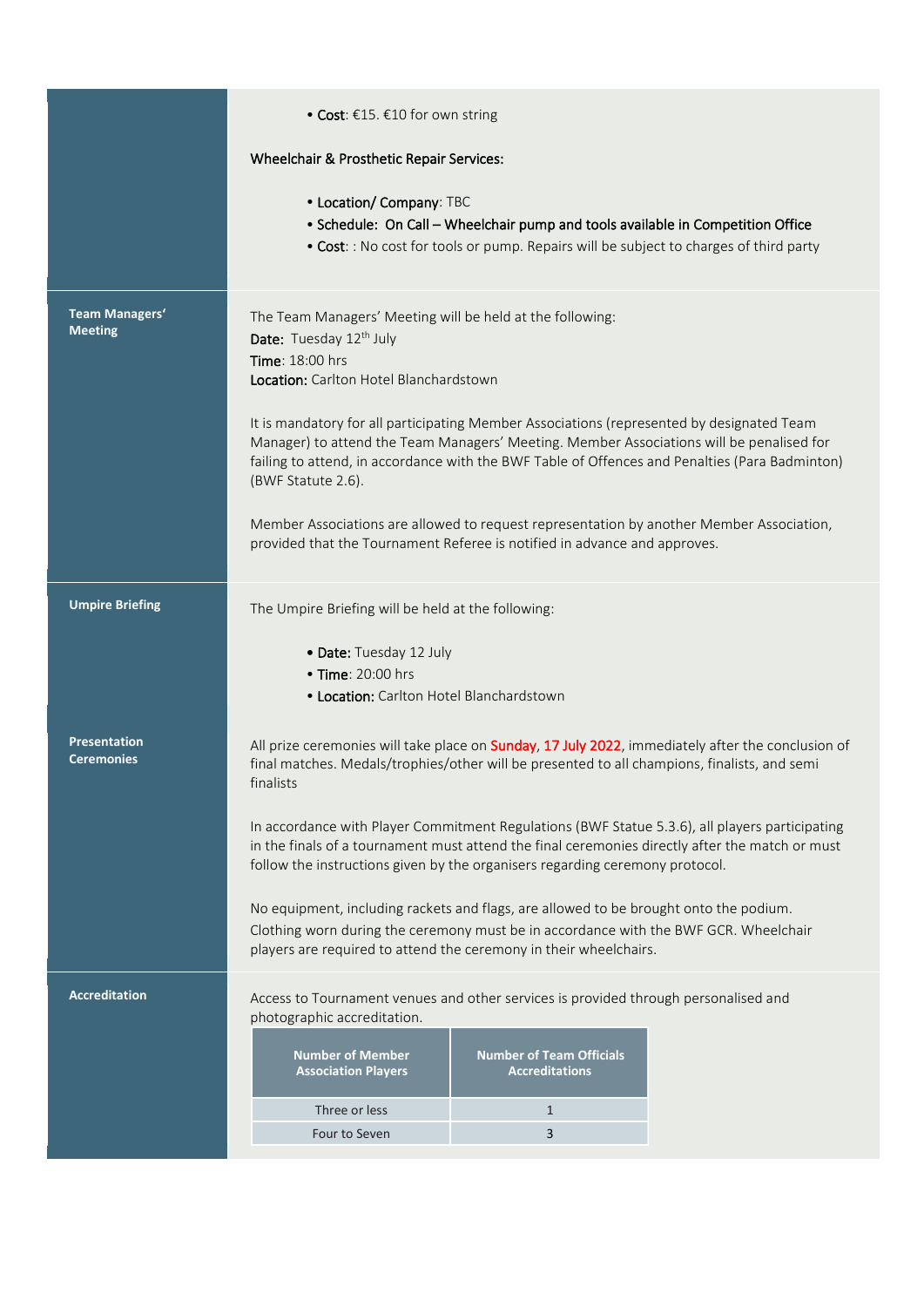|                                                      | Eight to 15                                                                                                                                                                                                                                                                                                                                                | 4 |  |  |  |  |  |
|------------------------------------------------------|------------------------------------------------------------------------------------------------------------------------------------------------------------------------------------------------------------------------------------------------------------------------------------------------------------------------------------------------------------|---|--|--|--|--|--|
|                                                      | 16 or more                                                                                                                                                                                                                                                                                                                                                 | 5 |  |  |  |  |  |
|                                                      | Any additional team officials that teams would like to bring will require the approval of the BWF.<br>Please contact s.sabron@bwf.sport                                                                                                                                                                                                                    |   |  |  |  |  |  |
|                                                      | The price of entry fee is chargeable to replace any lost or damaged accreditation passes on each<br>occasion, charged to the respective Member Association.                                                                                                                                                                                                |   |  |  |  |  |  |
|                                                      | The tournament reserves the right to refuse entry into any accredited venue or area or service<br>(e.g. transportation) as a result of damaged or missing accreditation.                                                                                                                                                                                   |   |  |  |  |  |  |
|                                                      | The fraudulent use of accreditation is strictly prohibited, and will result in access rights being<br>removed, and penalties being applied.                                                                                                                                                                                                                |   |  |  |  |  |  |
| <b>Medical Services</b>                              | A medical officer and physiotherapist service will be available during the tournament.<br>Physiotherapist can be booked for treatment for €20 in the competition office                                                                                                                                                                                    |   |  |  |  |  |  |
| <b>Anti-Doping</b>                                   | Doping control in badminton, in accordance with BWF Anti-Doping Regulations, is conducted out-<br>of-competition and in-competition with the collection of urine and/or blood samples.                                                                                                                                                                     |   |  |  |  |  |  |
|                                                      | Athletes are responsible for any substance found in their body. Before an athlete takes any<br>medication, they should check with their doctor, and if necessary, get a Therapeutic Use<br>Exemption (TUE).<br>For more information about anti-doping, please visit the BWF website:<br>https://corporate.bwfbadminton.com/integrity/anti-doping-overview/ |   |  |  |  |  |  |
|                                                      |                                                                                                                                                                                                                                                                                                                                                            |   |  |  |  |  |  |
| <b>Badminton Integrity</b>                           | Section 2.4 of the BWF Statutes (Code of Conduct in Relation to Betting, Wagering and Irregular<br>Match Results) relates to anti-corruption and anti-match manipulation, and this code applies to<br>all participants at this tournament.                                                                                                                 |   |  |  |  |  |  |
|                                                      | To protect the integrity of BWF sanctioned tournaments, participants are not allowed to bet in<br>any way on badminton matches, respect the principle of fair play, and shall not attempt to<br>influence the course or result of a game or match.                                                                                                         |   |  |  |  |  |  |
|                                                      | Every person has an obligation to report to the BWF any approaches by anyone to gather inside<br>information or to change the outcome of a matches.                                                                                                                                                                                                        |   |  |  |  |  |  |
|                                                      | For more information, please refer to BWF's website:                                                                                                                                                                                                                                                                                                       |   |  |  |  |  |  |
|                                                      | https://corporate.bwfbadminton.com/integrity/anti-match-fixing-overview/                                                                                                                                                                                                                                                                                   |   |  |  |  |  |  |
| <b>Compliance with</b><br><b>General Competition</b> | GCR 7.9:                                                                                                                                                                                                                                                                                                                                                   |   |  |  |  |  |  |
| <b>Regulations Clause 7.9</b>                        | "In making or authorising entries, the Member concerned is reconfirming its acceptance, and<br>acceptance by the Players being entered, of the BWF's regulations and Disciplinary processes."                                                                                                                                                              |   |  |  |  |  |  |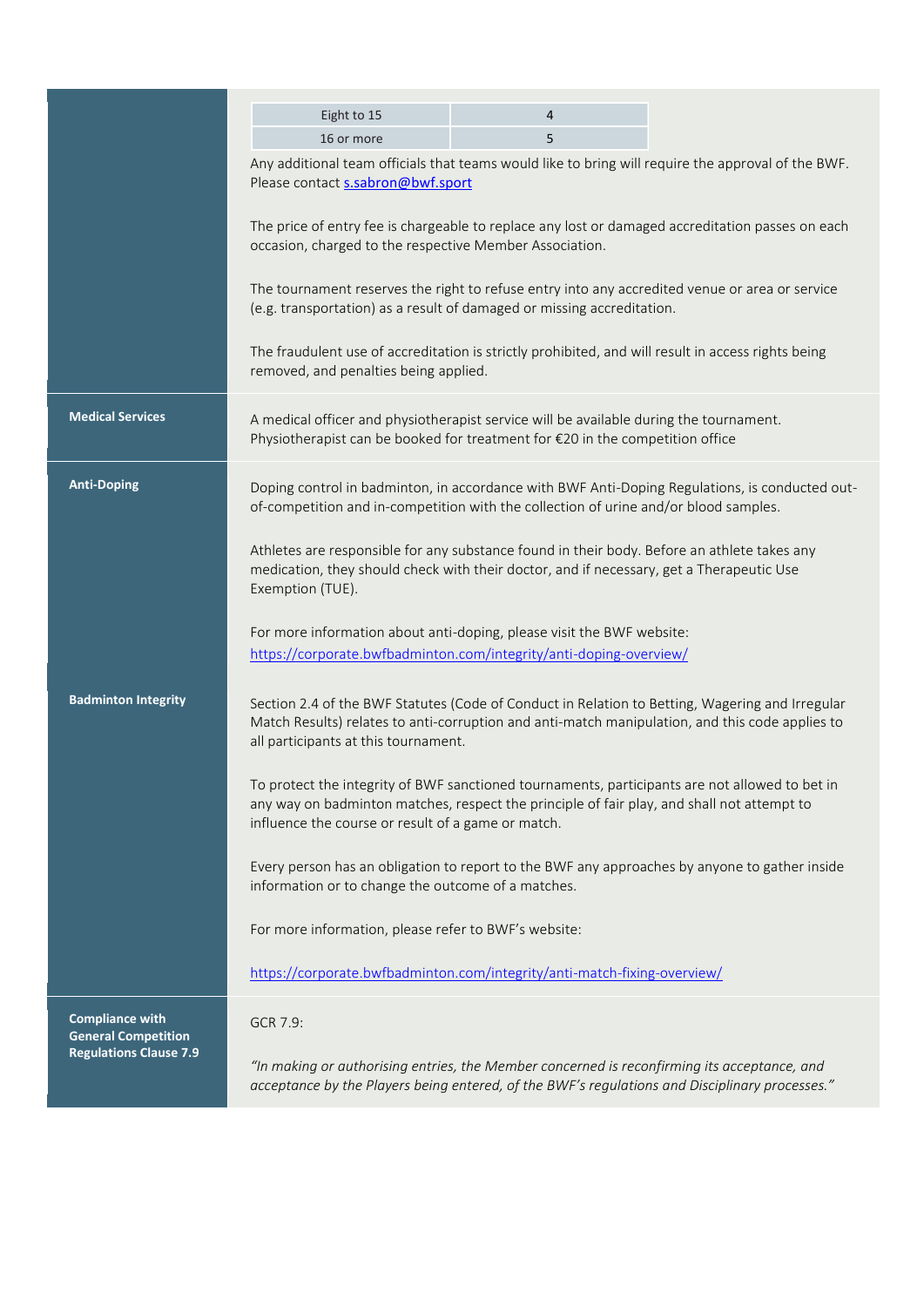# **4. Travel & Visa Details**

| <b>Transport</b>          | Complimentary transportation will be provided by the tournament between the official venues:<br>competition venue, official hotel(s), practice venue (if separate from the competition venue), and<br>the following transportation hubs:                                                                    |  |  |  |
|---------------------------|-------------------------------------------------------------------------------------------------------------------------------------------------------------------------------------------------------------------------------------------------------------------------------------------------------------|--|--|--|
|                           | - Dublin International Airport (DUB)                                                                                                                                                                                                                                                                        |  |  |  |
|                           | To request transportation, please complete and return the Online Transportation Request Form<br>by Tuesday 21st June 2022 : https://bitravel.paperform.co/                                                                                                                                                  |  |  |  |
|                           | Transport on arrival in Dublin Airport to official hotel will be provided from Sunday 10 <sup>th</sup> July to<br>Tuesday 12 <sup>th</sup> July<br>Transport for airport drop off at Dublin Airport will be provided until Monday 18 <sup>th</sup> July                                                     |  |  |  |
|                           | Coordinator's name: Greg Farrell<br>Email: gfarrell@badmintonireland.com<br>Phone number: +353 870693995                                                                                                                                                                                                    |  |  |  |
| <b>Visas</b>              | If a visa is required to enter Ireland, we can provide a letter of invitation to assist with your<br>application.                                                                                                                                                                                           |  |  |  |
|                           | Please complete and return the Visa Support Request Form by Tuesday 21 <sup>st</sup> June 2022                                                                                                                                                                                                              |  |  |  |
|                           | The tournament host and hosting Member Association will only communicate with a Member<br>Association, and the hosting Member Association will only provide a visa support letter if the<br>form is completed accurately and comprehensively, and supporting documentation is provided,<br>where requested. |  |  |  |
|                           | The tournament host and hosting Member Association accepts no responsibility for withdrawals<br>made due to late or refused visa applications.                                                                                                                                                              |  |  |  |
|                           | It is the responsibility of the Member Association to apply for the necessary visas in sufficient<br>time, and all matters should be directed to the Embassy in charge.                                                                                                                                     |  |  |  |
|                           | Any visa support letter issued by the tournament host does not guarantee entry into Ireland; the<br>final decision is made the Government of the Republic of Ireland                                                                                                                                        |  |  |  |
| <b>COVID-19 Protocols</b> | COVID-19 Protocols may be in place for this event. Team managers will be communicated if<br>protocols are in place.                                                                                                                                                                                         |  |  |  |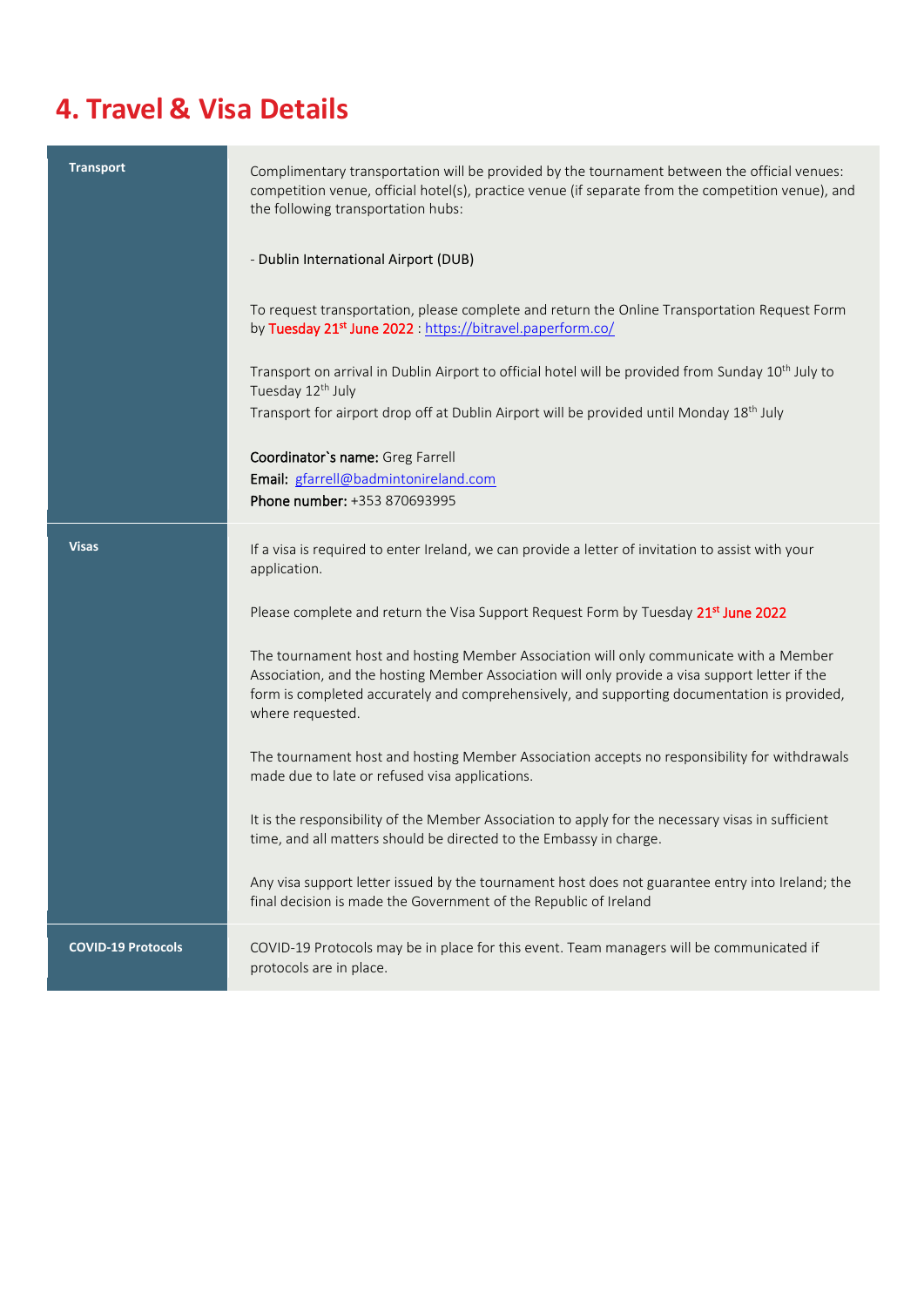#### **5. Accommodation Details**

| Official hotel(s)              |                                                                                                                                             |                                 |  |  |
|--------------------------------|---------------------------------------------------------------------------------------------------------------------------------------------|---------------------------------|--|--|
| <b>Hotel Name</b>              | Carlton Hotel Blanchardstown                                                                                                                |                                 |  |  |
| Address                        | Church Road, Tyrrelstwon, Dublin, D15 EYX5                                                                                                  |                                 |  |  |
| <b>Rooms</b><br>available      |                                                                                                                                             |                                 |  |  |
| Wheelchair<br>Adapted<br>rooms | Yes – limited availability, mix of fully adapted and semi-adapted rooms.<br>Rooms will be distributed based off requests and classification |                                 |  |  |
|                                |                                                                                                                                             | €149                            |  |  |
|                                | Single                                                                                                                                      | <b>Bed &amp; Breakfast</b>      |  |  |
|                                |                                                                                                                                             | Includes transportation<br>€159 |  |  |
| Rates                          | Twin                                                                                                                                        | <b>Bed &amp; Breakfast</b>      |  |  |
|                                |                                                                                                                                             | Includes transportation         |  |  |
|                                | Triple                                                                                                                                      | €189                            |  |  |
|                                |                                                                                                                                             | <b>Bed &amp; Breakfast</b>      |  |  |
|                                |                                                                                                                                             | Email triple room request       |  |  |

Please complete and return the Online Accommodation Request For[m https://bi](https://bi-acc.paperform.co/)<u>[acc.paperform.co/](https://bi-acc.paperform.co/)</u> by  $14^{\text{th}}$  June 2022

Payment policy – Rooms will be invoiced to the contact person on the Accommodation Request form. Payment must be made by the 14<sup>th</sup> June 2022. Failure to make Bank Transfer will result in room being cancelled.

Cancellation policy  $-$  Rooms may be cancelled before  $14<sup>th</sup>$  June 2022 with no cost. Any rooms cancelled after the 14<sup>th</sup> June will only receive a refund if the hotel are able to provide a refund to Badminton Ireland.

Contact Person

Name: Conor Doherty Phone: +353 87 340 2349 Email: [cdoherty@badmintonireland.com](mailto:cdoherty@badmintonireland.com) 

#### **6. Media Details**

**Player Media Obligations** It is a condition of entry into BWF sanctioned tournaments that each player, if requested by the BWF, host organiser, or other tournament official, is required to undertake a range of media activities. Please refer to the BWF Player Commitment Regulations for more information (BWF Statute 5.3.6). Member Associations should be prepared to facilitate the attendance of their player(s), if requested.